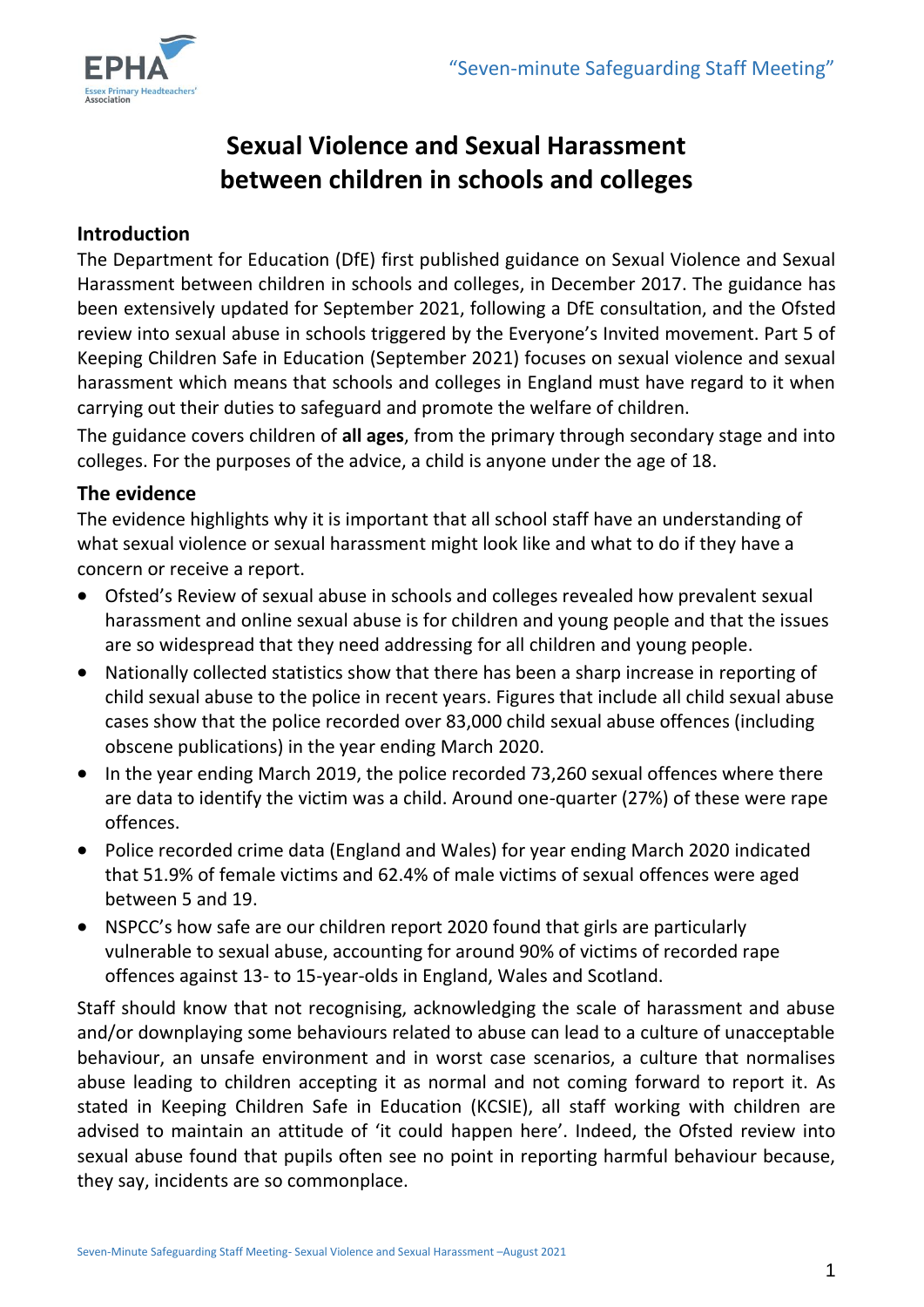

Children who are victims of sexual violence and sexual harassment will likely find the experience stressful and distressing. This will, in all likelihood, adversely affect their educational attainment. Sexual violence and sexual harassment exist on a continuum and may overlap, they can occur online and offline (both physical and verbal) and are never acceptable. It is important that **all** victims are taken seriously and offered appropriate support.

Staff should be aware that some groups are potentially more at risk. Children with Special Educational Needs and Disabilities are three times more likely to be abused than their peers.

Reports of sexual violence and sexual harassment are extremely complex to manage. It is essential that victims are protected, offered appropriate support and every effort is made to ensure their education is not disrupted. It is also important that other children, adult students and school and college staff are supported and protected as appropriate.

# **What do we mean by sexual violence and sexual harassment between children?**

Sexual violence and sexual harassment can occur between two children of **any age and sex.**  It can also occur through a group of children sexually assaulting or sexually harassing a single child or group of children. This can happen both inside and outside of school/college.

#### **Sexual violence**

For the purpose of the DfE advice, sexual violence refers to sexual offences under the Sexual Offences Act 2003, including rape, assault by penetration and sexual assault (described in the guidance and in KCSiE). It is important that schools and colleges are aware of sexual violence and the fact children can, and sometimes do, abuse their peers in this way.

#### **Sexual harassment**

For the purpose of the advice, sexual harassment means 'unwanted conduct of a sexual nature' that can occur online and offline and both inside and outside of school/college. When the guidance references sexual harassment, it does so in the context of child on child sexual harassment. Sexual harassment is likely to: violate a child's dignity, and/or make them feel intimidated, degraded or humiliated and/or create a hostile, offensive or sexualised environment.

Whilst not intended to be an exhaustive list, sexual harassment can include:

- sexual comments, such as: telling sexual stories, making lewd comments, making sexual remarks about clothes and appearance and calling someone sexualised names;
- sexual "jokes" or taunting;
- physical behaviour, such as: deliberately brushing against someone, interfering with someone's clothes and displaying pictures, photos or drawings of a sexual nature; and
- online sexual harassment. This may be standalone, or part of a wider pattern of sexual harassment and/or sexual violence. It may include:
	- non-consensual sharing of nude and semi-nude images and videos;
	- **s** sexualised online bullying;
	- unwanted sexual comments and messages, including, on social media;
	- sexual exploitation; coercion and threats; and
	- upskirting.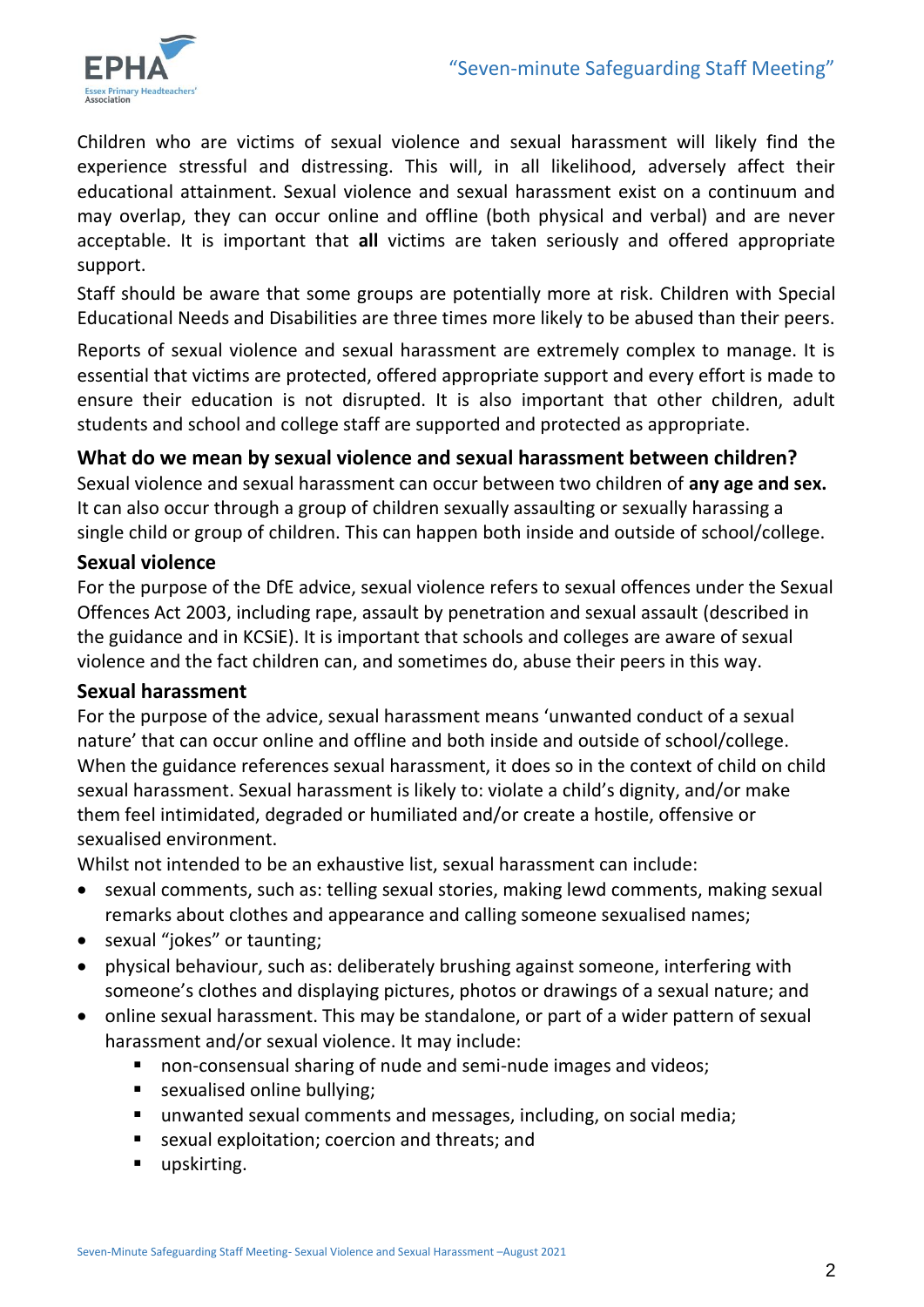

**"Upskirting"** The Voyeurism (Offences) Act, which is commonly known as the Upskirting Act, came into force on 12 April 2019. 'Upskirting' is where someone takes a picture under a person's clothing (not necessarily a skirt) without their permission and or knowledge, with the intention of viewing their genitals or buttocks (with or without underwear) to obtain sexual gratification, or cause the victim humiliation, distress or alarm. It is a criminal offence. Anyone of any gender, can be a victim.

#### **Serious violence**

All staff should be aware of indicators, which may signal that children are at risk from, or are involved with serious violent crime. These may include increased absence from school, a change in friendships or relationships with older individuals or groups, a significant decline in performance, signs of self-harm or a significant change in wellbeing, or signs of assault or unexplained injuries. Unexplained gifts or new possessions could also indicate that children have been approached by, or are involved with, individuals associated with criminal networks or gangs.

All staff should be aware of the associated risks and understand the measures in place to manage these. Advice for schools and colleges is provided in the Home Office's Preventing youth violence and gang involvement and its Criminal exploitation of children and vulnerable adults: county lines guidance.

## **Schools and colleges should be aware of the importance of:**

Staff should be aware of the importance of:

• making clear that sexual violence and sexual harassment is not acceptable, will never be tolerated and is not an inevitable part of growing up;

• not tolerating or dismissing sexual violence or sexual harassment as "banter", "part of growing up", "just having a laugh" or "boys being boys"; and

• challenging behaviours (potentially criminal in nature), such as grabbing bottoms, breasts and genitalia, flicking bras and lifting up skirts. Dismissing or tolerating such behaviours risks normalising them.

# **A whole school approach to preventing child on child sexual violence and sexual harassment**

The best schools take a whole school approach to safeguarding and child protection. This means involving everyone in the school, including the governing body and/or trustees, all the staff, children, adult students, volunteers and parents and carers.

Safeguarding and child protection should be a recurrent theme running through policies and procedures. The school or college's approach to sexual violence and sexual harassment should reflect and be part of the broader approach to safeguarding.

The school or college's safeguarding procedures with regard to sexual violence and sexual harassment should be transparent, clear and easy to understand for staff, pupils, students, parents and carers.

Your school's child protection policy states:

*"We do not tolerate any harmful behaviour in school and will take swift action to intervene where this occurs. We use lessons and assemblies to help children understand, in an ageappropriate way, what abuse is and we encourage them to tell a trusted adult if someone is behaving in a way that makes them feel uncomfortable."*